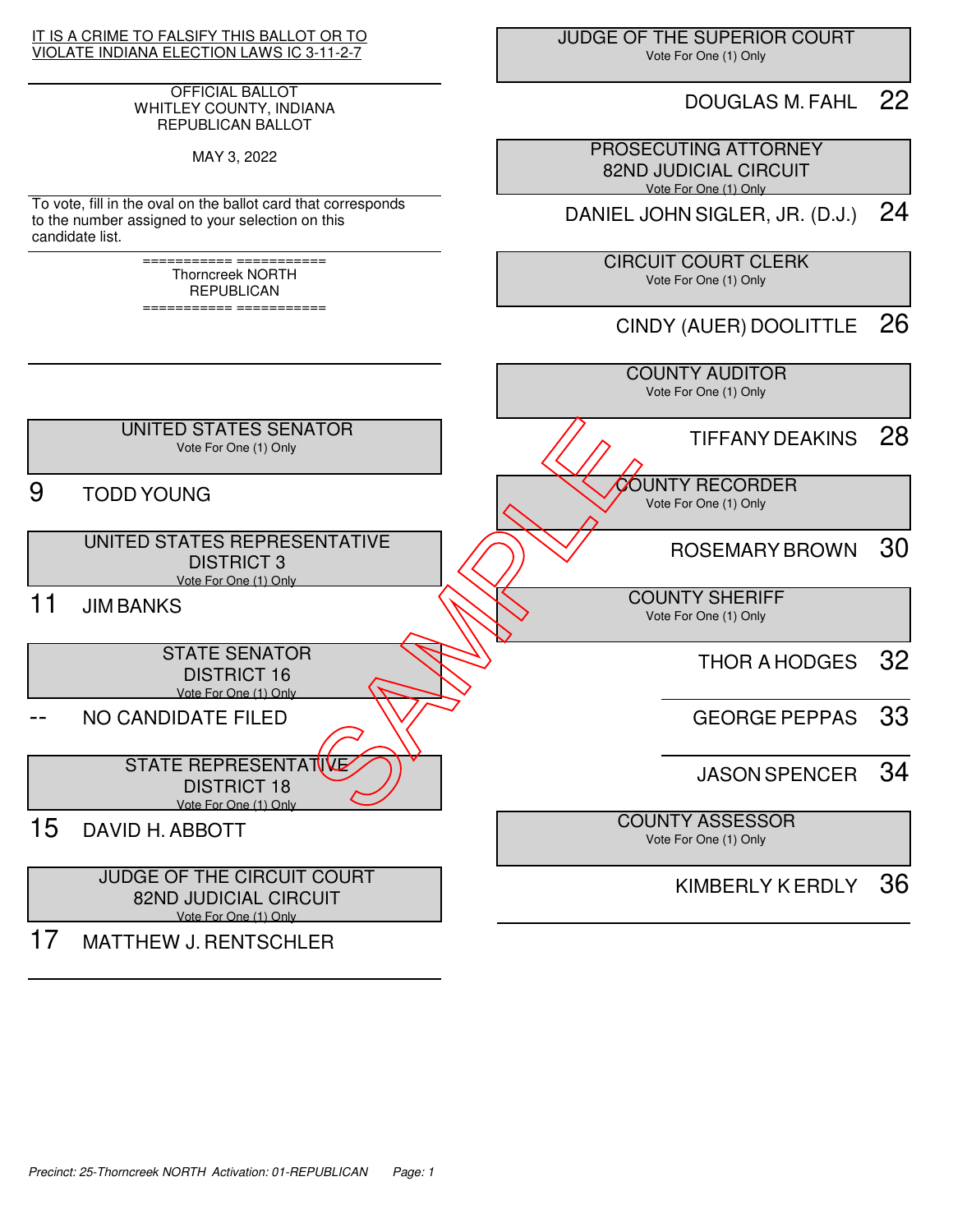#### COUNTY COMMISSIONER DISTRICT 2 Vote For One (1) Only

- 42 TIMOTHY KUMFER
- 43 ROB SCHUMAN

## 44 NICKI VENABLE

| <b>COUNTY COUNCIL MEMBER</b> |  |
|------------------------------|--|
| <b>DISTRICT 2</b>            |  |
| Vote For One (1) Only        |  |

# 46 KIM WHEELER

 THORNCREEK TOWNSHIP TRUSTEE Vote For One (1) Only

## 48 BILL BRICE

 THORNCREEK TOWNSHIP BOARD MEMBER Vote For Three (3) Only FRORNCREEK TOWNSHIP BOARD MEMBER<br>
THORNCREEK TOWNSHIP BOARD MEMBER<br>
50 JOY BENNETT<br>
51 RYAN GEIGER<br>
52 ADAMIHURLEY<br>
53 DAMIEN STAFFORD

- 50 JOY BENNETT
- 51 RYAN GEIGER
- 52 ADAM HURLEY
-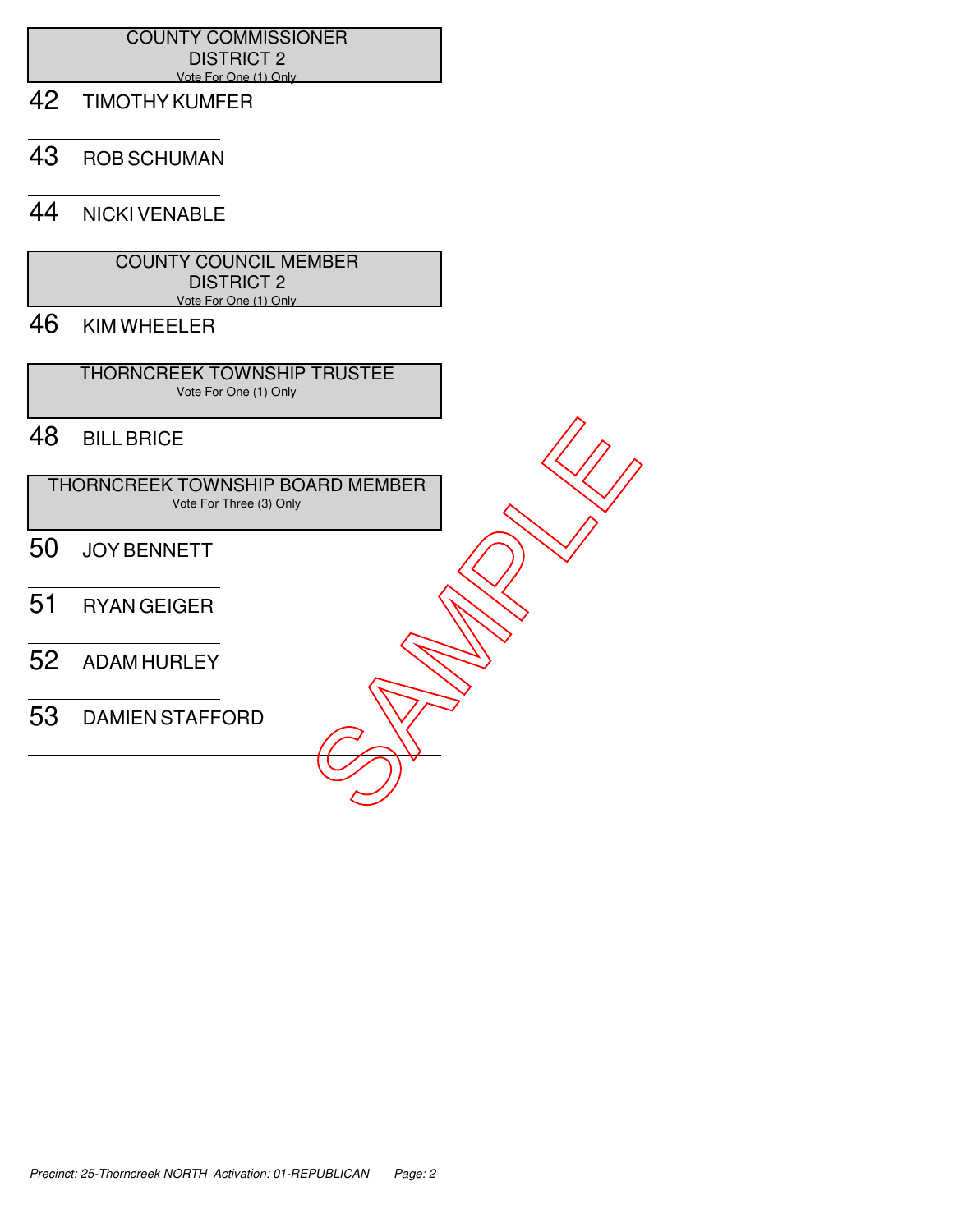- LEE BAATZ
- CHAD BANKS
- ED BANKS
- THERESA (GREEN) BAYSINGER
- JOHN BONEBRAKE
- MATT BOYD
- RYAN L DANIEL TRUDY LIPPLY JON MYERS LISA A NEELY JEFF OTT JAMES SCHORTGEN DENICE SPENCER DAMIEN STAFFORD SAMPLE<br>SAMPLE
- NICKI VENABLE
- CALEB WAKEMAN
- JOAN E WESTERN
- KAREN WESTERN
- LINDA ZIMMERMAN